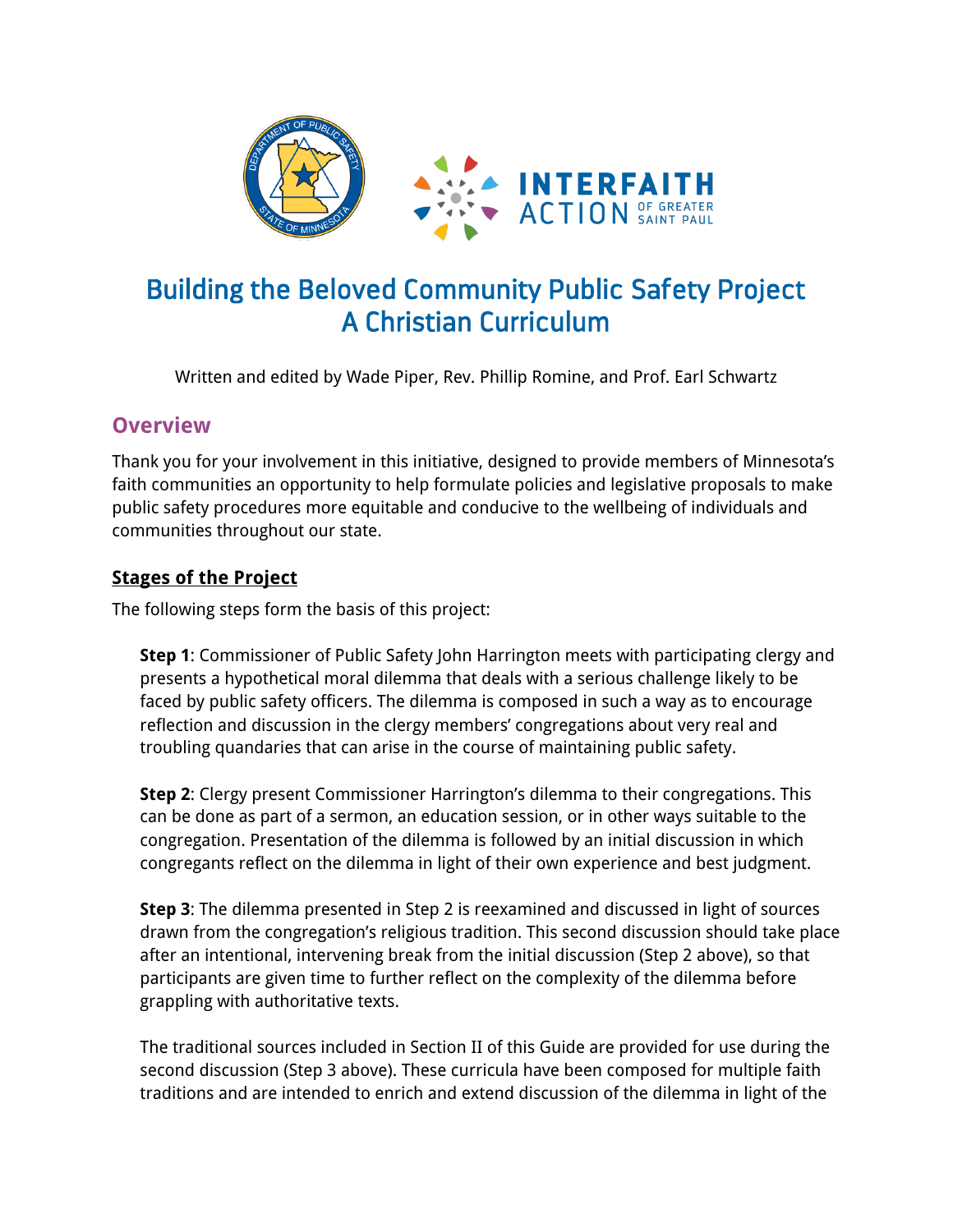tenets and norms of the congregation's religious community. Which sources to use – whether chosen from those provided in the Guide or found elsewhere – is at the discretion of discussion leaders.

In planning for the dilemma discussions, the following points should be kept in mind:

- **A.** Discussions should include opportunities for participants to reconsider their initial approach to the dilemma. One way discussion leaders can encourage participants to do this is by helping them to view the dilemma from the viewpoint of each of the persons mentioned in the story, along with other implicit or otherwise pertinent perspectives. Asking participants to take up this challenge for one another, rather than relying on the leader to identify and describe perspectives, can prompt more active participation in the discussion, promote careful listening, and evoke relevant personal experiences to be pondered and shared with the group. In the process, the odds that participants will feel comfortable moving from a foregone conclusion to more careful reflection is likely to increase.
- **B.** Dilemmas present circumstances in which simply affirming a particular value or ideal may come up short if, having affirmed that value, further discussion suggests that it collides with another principle one would also choose to affirm, e.g., individual rights vs. social responsibility, abiding by the law vs. reaching out to someone who is suffering, responsibilities to those with whom one has a special relationship vs. duties toward all people, etc. Discussion leaders can help participants to see these potential conflicts, and to grapple with them. What-if variations of the dilemma can be helpful in this regard, e.g., what if you were related to person A in this story? What if you were related to person B?
- **C.** Three points should be kept in mind regarding the inclusion of sources from a congregation's sacred tradition in a discussion:
	- a. Each of our congregations is heir to a long and rich tradition devoted to articulating the mission of the religious body of which the congregation is a part. Our project is situated in congregations in the hope that our reflections, discussions, and conclusions might help to extend this ongoing process, within us, and among us.
	- b. Study of traditional sources can expand the range of perspectives represented in the group. In this respect, the intercultural dimension of this project begins, to some degree, within each tradition, in as much as traditional texts, when originating in circumstances different from those shared by the discussants, not only informs but expands the circle of voices heard in the discussion.
	- c. Whichever sources a discussion leader may choose to introduce, their intended role isn't to end discussion, but to deepen it.

**Step 4**: After reexamination of the dilemma in light of the congregation's sacred tradition, congregants assist in composing a report to Commissioner Harrington on issues raised by and reflections on the dilemma. It is recommended that each congregation appoint a Learning Coordinator to ensure this step is completed; a short job description for this role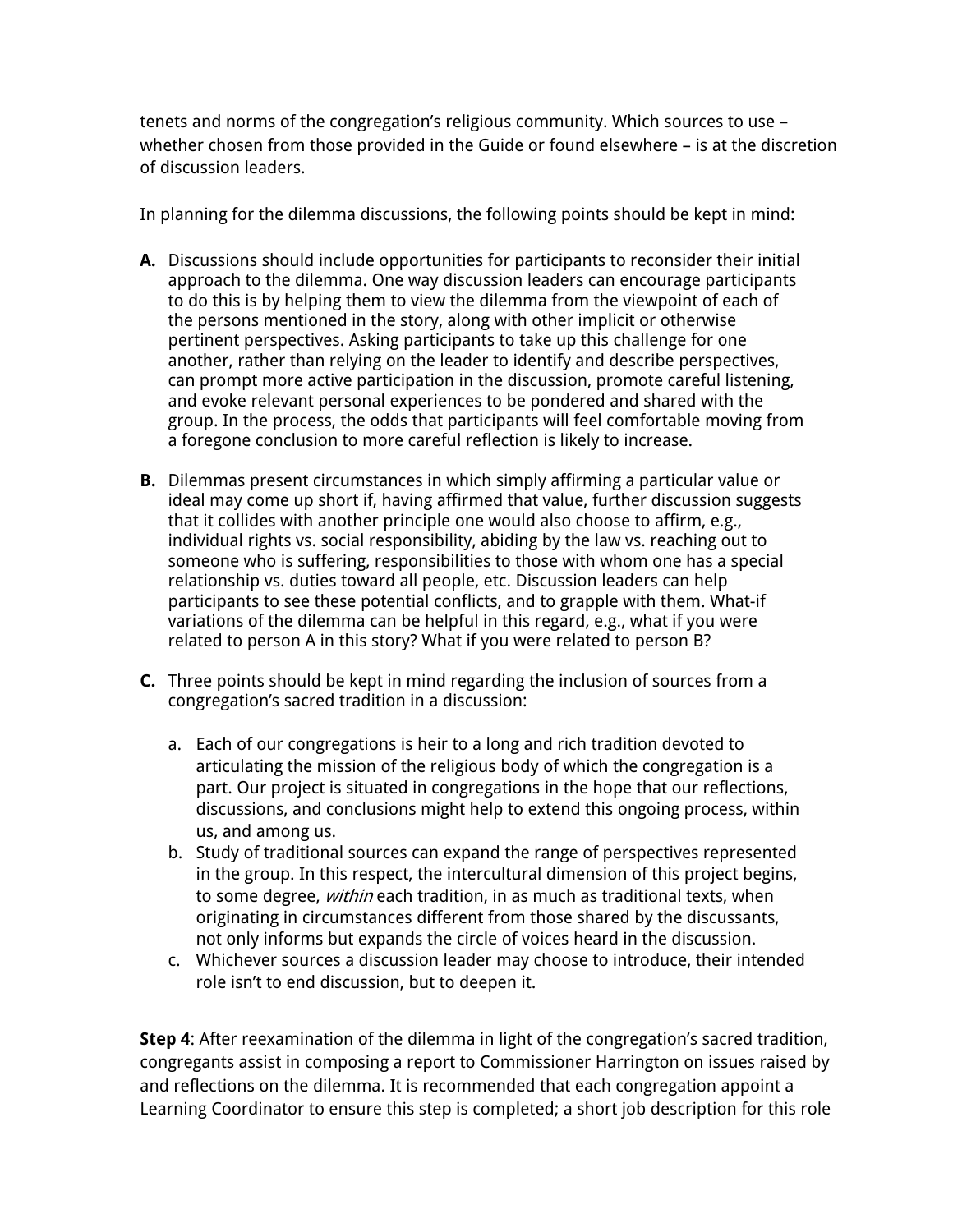can be found at https://interfaithaction.org/wp-content/uploads/2021/12/IFA-Learning-Coordinator-Job-Desc-final.pdf. A written summary is submitted to project evaluators Charmagne and Michael Patton.

**Step 5**: Steps 2-4 are repeated for each dilemma presented by the Commissioner. Reports are prepared following each cycle.

**Step 6**: Project evaluators Charmagne and Michael Patton integrate pertinent observations and recommendations in the reports from the congregations into a single, publicly available report for the Minnesota Department of Public Safety.

# **Goals of the Project**

#### **From principles to concrete applications**

• To move beyond abstract principles to actionable input that might prove of value to the DPS;

#### **An inclusive conversation**

• To involve hundreds, perhaps thousands of people in these exchanges statewide, with the potential for intercommunal conversations and ongoing dialogue with the DPS;

#### **Reasoning together**

• To provide a platform for diverse faith communities to engage in thoughtful reflection on how best to approach current issues in public safety in light of their own experience, their best judgment, and their particular faith tradition;

#### **Listening to our faith traditions as we listen to one another**

• To bring the faith communities' distinctive values and text-based input to the civic table shared by all Minnesotans;

#### **Faith communities and the common good**

• To further integrate the faith communities into the civic infrastructure of our state;

#### **Faith communities helping to build community**

• To build a habit of mind in the faith communities of bringing the full strength of their hearts and minds to bear on the most pressing issues in our civic life.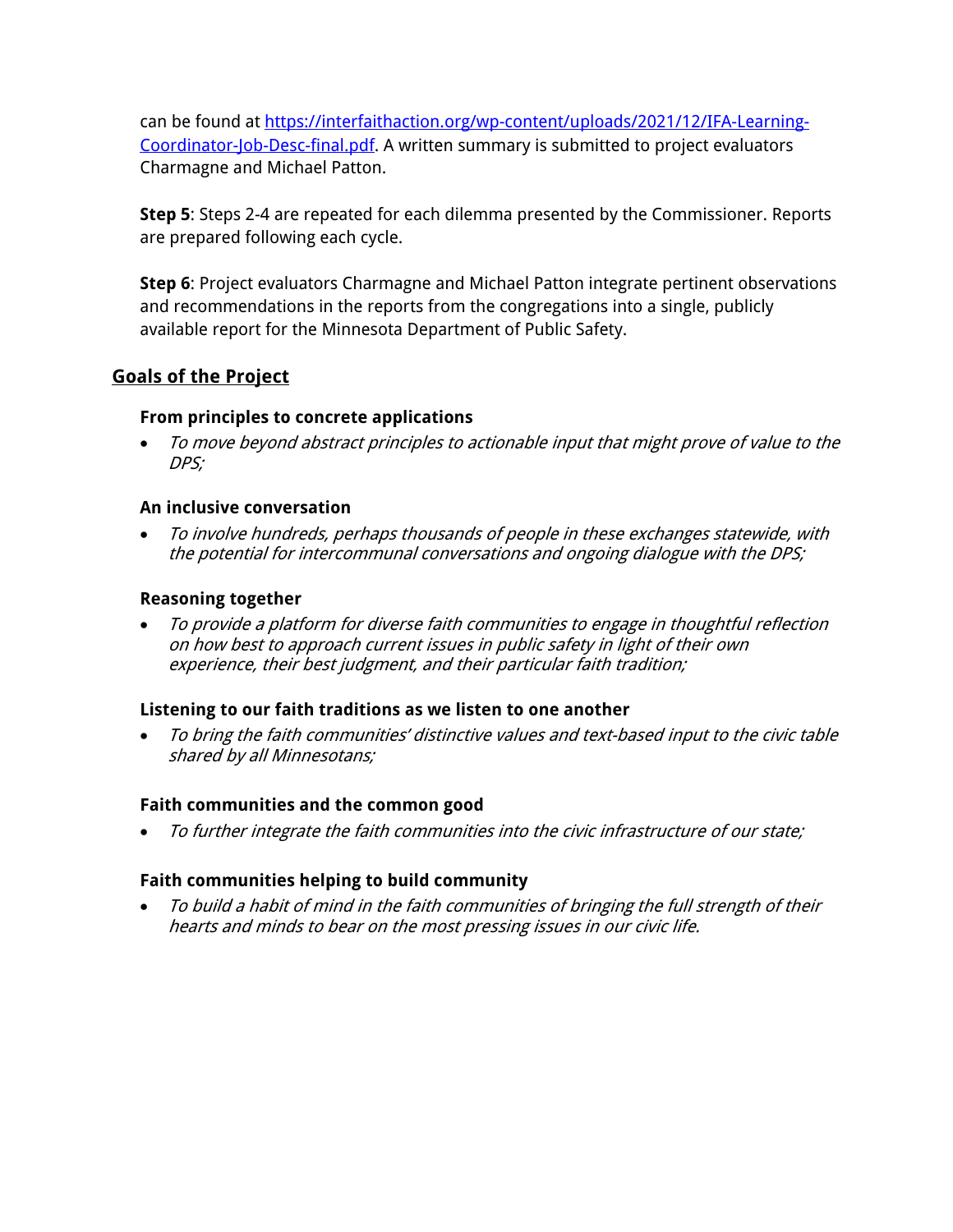# **Introduction**

"Jesus is Lord." Whatever else we say about ourselves, this confession lies at the center of our identity as Christians. What it means to follow the way of Jesus Christ has led to a variety of responses from our communities.

If we follow the way of Jesus Christ, we must acknowledge that the shared Passion narratives among all four Gospels depict Roman soldiers—employed by the state—as the primary members of the force who arrest, brutalize, crucify, and witness the death of Jesus. It also cannot be forgotten that our Scriptures, which include those shared by our Jewish siblings, frame a fundamental choice for our Israelite ancestors: that choosing a king and civil infrastructure inevitably sets up a contest for allegiance to God above all else. As Mennonite scholar Andy Alexis-Baker puts it in his article, which offers a quick history on the evolution of policing in the United States:

The history of Israel's attempts at security through a centralized "state" is narrated as an utter failure. In fact, 1 Samuel 8 makes it clear that from the beginning the Israelite call for a "king like the Gentiles" ultimately rejects God himself. The rest of the Old Testament is commentary on this initial warning. From the most spiritual of kings (David) to the wisest (Solomon), the Hebrew Scriptures narrate a succession of wars, murders, rape, enslavement, and idolatry.<sup>1</sup>

If we follow the way of Jesus Christ, we must also acknowledge that we make choices about those portions of Scripture and tradition we emphasize for our common life. These choices have led to significantly different ways of interpreting who we are before God, and how we are called to be neighbors to one another.

Finally, if we follow the way of Jesus Christ, we are called to seek new life coming from the complex histories of our traditions and our nation. It is incumbent on us, as people who witness to the resurrection of Christ embodied in the Church, to perceive and nurture those new things springing forth in our midst:<sup>2</sup> new ways of being with one another that nurture a beloved community, new ways of inaugurating the coming of God's kingdom on earth, and new ways of understanding the impact of our personal decisions in difficult moments.

In that spirit, we join our siblings across religious traditions as we bring our witness to these real-world situations, and we offer the below as options for engaging in these conversations about difficult scenarios in public safety.

# **Historical Resources on Policing in the United States**

<sup>&</sup>lt;sup>1</sup> Andy Alexis-Baker, "The Gospel or a Glock? Mennonites and the Police," in *The Conrad Grebel Review 25*, no. 2 (Winter 2007), https://uwaterloo.ca/grebel/publications/conrad-grebel-review/issues/spring-2007/gospel-or-glock-mennonites-and-police#2, accessed 9/24/21.

<sup>2</sup> Isaiah 43:19.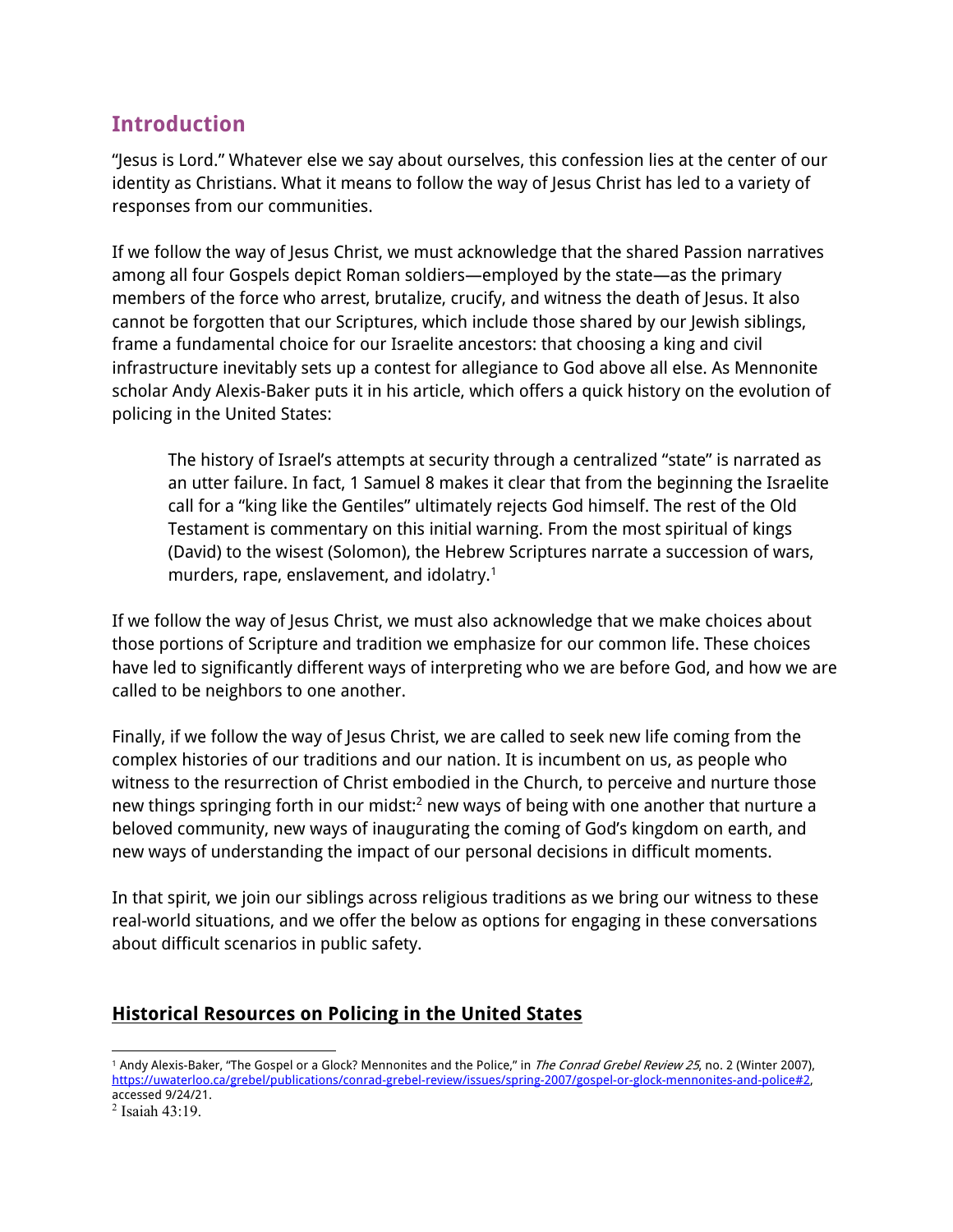- 1. "Black and Blue: Black Women, 'Law and Order,' and the Church's Silence on Police Violence," https://www.mdpi.com/2077-1444/12/10/886
- 2. "The Invention of the Police," https://www.newyorker.com/magazine/2020/07/20/theinvention-of-the-police
- 3. "The Gospel or a Glock? Mennonites and the Police https://uwaterloo.ca/grebel/publications/conrad-grebel-review/issues/spring-2007/gospel-or-glock-mennonites-and-police

# **Primary Sources (HarperCollins Study Bible, NRSV)**

# **Exodus 2:11-15a**

One day, after Moses had grown up, he went out to his people and saw their forced labor. He saw an Egyptian beating a Hebrew, one of his kinsfolk. He looked this way and that, and seeing no one he killed the Egyptian and hid him in the sand. When he went out the next day, he saw two Hebrews fighting; and he said to the one who was in the wrong, "Why do you strike your fellow Hebrew?" He answered, "Who made you a ruler and judge over us? Do you mean to kill me as you killed the Egyptian?" Then Moses was afraid and thought, "Sure the thing is known." When Pharoah heard of it, he sought to kill Moses. But Moses fled from Pharoah.

# **Romans 13:1-7**

Let every person be subject to the governing authorities; for there is no authority except from God, and those authorities that exist have been instituted by God. Therefore whoever resists authority resists what God has appointed, and those who resist will incur judgment. For rules are not a terror to good conduct, but to bad. Do you wish to have no fear of the authority? Then do what is good, and you will receive its approval; for it is God's servant for your good. But if you do what is wrong, you should be afraid, for the authority does not bear the sword in vain! It is the servant of God to execute wrath on the wrongdoer. Therefore one must be subject, not only because of wrath but also because of conscience. For the same reason you also pay taxes, for the authorities are God's servants, busy with this very thing. Pay to all what is due them—taxes to whom taxes are due, revenue to whom revenue is due, respect to whom respect is due, honor to whom honor is due.

# **Luke 22:49-53**

When those who were around him saw what was coming, they asked, "Lord, should we strike with the sword?" Then one of them struck the slave of the high priest and cut off his right ear. But Jesus said, "No more of this!" And he touched his ear and healed him. Then Jesus said to the chief priests, the officers of the temple police, and the elders who had come for him, "Have you come out with swords and clubs as if I were a bandit? When I was with you day after day in the temple, you did not lay hands on me. But this is your hour, and the power of darkness!"

## **Matthew 27:27-31**

Then the soldiers of the governor took Jesus into the governor's headquarters, and they gathered the whole cohort around him. They stripped him and put a scarlet robe on him, and after twisting some thorns into a crown, they put it on his head. They put a reed in his right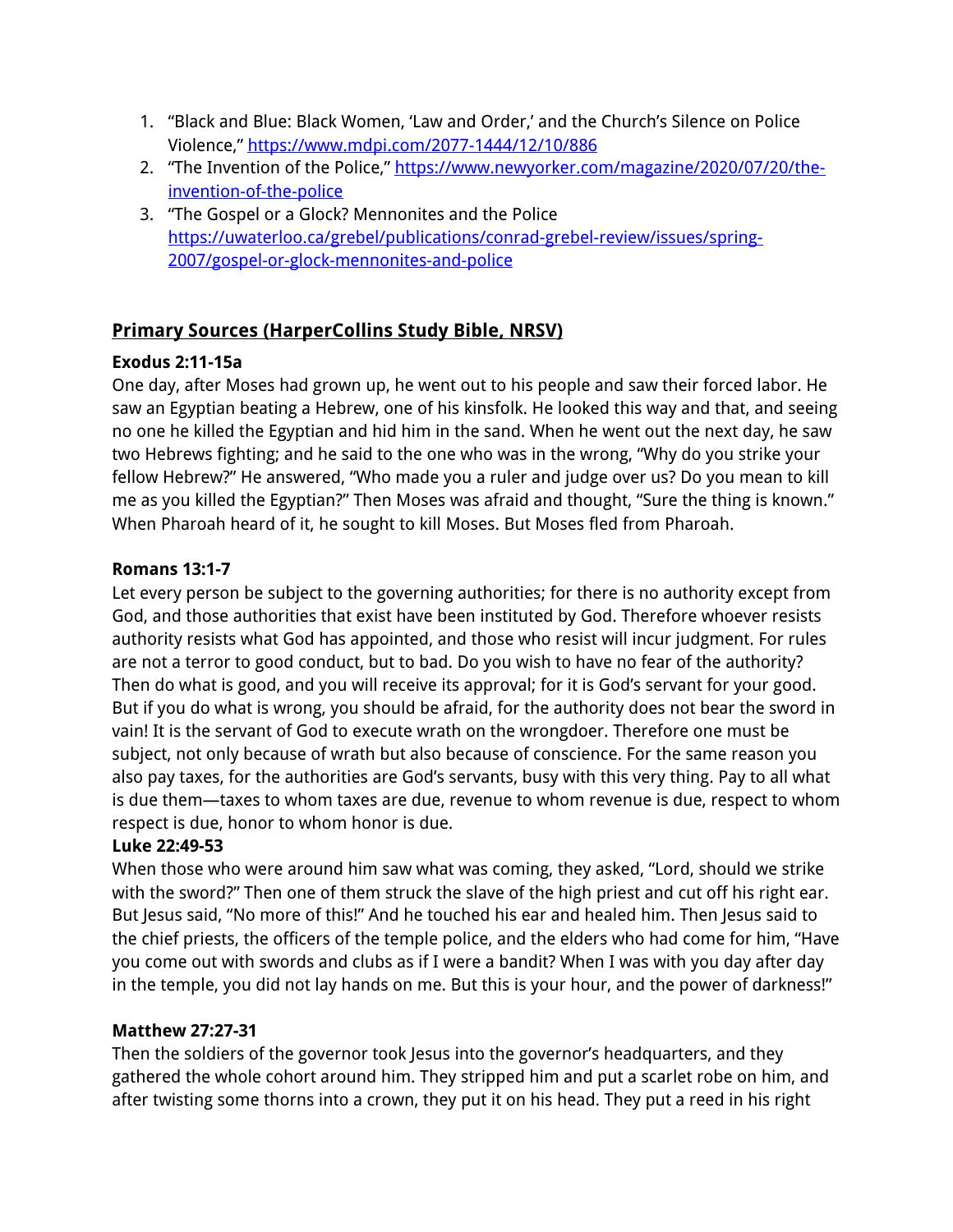hand and knelt before him and mocked him, saying, "Hail, King of the Jews!" They spat on him, and took the reed and struck him on the head. After mocking him, they stripped him of the robe and put his own clothes on him. Then they led him away to crucify him.

#### **Matthew 5:38-41**

"You have heard that it was said, 'An eye for an eye and a tooth for a tooth.' But I say to you, Do no resist an evildoer. But if anyone strikes you on the right cheek, turn the other also; and if anyone wants to sue you and take your coat, give your cloak as well; and if anyone forces you to go one mile, go also the second mile."

## **Luke 10:29-37**

But wanting to justify himself, he asked Jesus, "And who is my neighbor?" Jesus replied, "A man was going down from Jerusalem to Jericho, and fell into the hands of robbers, who stripped him, beat him, and went away, leaving him half dead. Now by chance a priest was going down that road; and when he saw him, he passed by on the other side. So likewise a Levite, when he came to the place and saw him, passed by on the other side. But a Samaritan while traveling came near him; and when he saw him, he was moved with pity. He went to him and bandaged his wounds, having poured oil and wine on them. Then he put him on his own animal, brought him to an inn, and took care of him. The next day he took out two denarii, gave them to the innkeeper, and said, 'Take care of him; and when I come back, I will repay you whatever more you spend.' Which of these three, do you think, was a neighbor to the man who fell into the hands of the robbers?" He said, "The one who showed him mercy." Jesus said to him, "Go and do likewise."

#### **Luke 23:44-47**

It was now about noon, and darkness came over the whole land until three in the afternoon, while the sun's light failed; and the curtain of the temple was torn in two. Then Jesus, crying with a loud voice, said, "Father, into your hands I commend my spirit." Having said this, he breathed his last. When the centurion saw what had taken place, he praised God and said, "Certainly this man was innocent."

#### **James 1:27-2:9**

Religion that is pure and undefiled before God, the Father, is this: to care for orphans and widows in their distress, and to keep oneself unstained by the world… Has not God chosen the poor in the world to be rich in faith and to be heirs of the kingdom that he has promised to those who love him? But you have dishonored the poor. Is it not the rich who oppress you? Is it not they who drag you into court? Is it not they who blaspheme the excellent name that was invoked over you? You do well if you really fulfill the royal law according to the scripture, "You shall love your neighbor as yourself." But if you show partiality, you commit sin and are convicted by the law as transgressors.

## **James 3:13-18**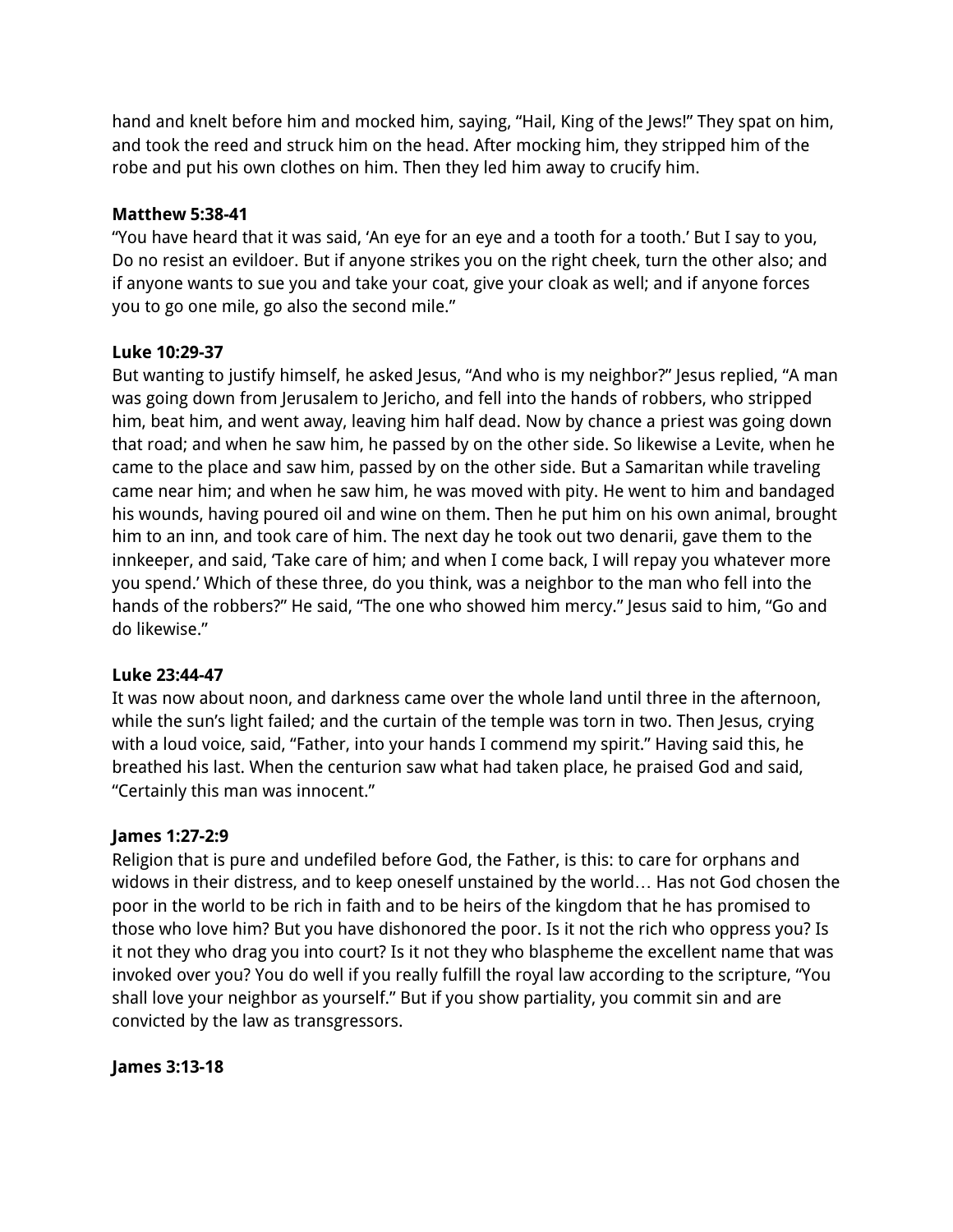Who is wise and understanding among you? Show by your good life that your works are done with gentleness born of wisdom. But if you have bitter envy and selfish ambition in your hearts, do not be boastful and false to the truth. Such wisdom does not come down from above, but is earthly, unspiritual, devilish. For where there is envy and selfish ambition, there will also be disorder and wickedness of every kind. But the wisdom from above is first pure, then peaceable, gentle, willing to yield, full of mercy and good fruits, without a trace of partiality or hypocrisy. And a harvest of righteousness is sown in peace for those who make peace.

#### **Acts 2:43-46**

Awe came upon everyone, because many wonders and signs were being done by the apostles. All who believed were together and had all things in common; they would sell their possessions and goods and distribute the proceeds to all, as any had need. Day by day, as they spent much time together in the temple, they broke bread at home and ate their food with glad and generous hearts, praising God and having the goodwill of all the people.

# **Secondary Sources**

## **St. Thomas Aquinas**

Aquinas, Thomas. Summa Theologiae - Law and Political Theory. Edited by Thomas Gilby 28. Vol. 28.

London: Blackfriars, 1975.

--------------------. Summa Theologiae - Justice. Edited by Thomas Gilby. 37. Vol. 37. London: Blackfriars, 1975.

---------------------. Summa Theologiae - Injustice. Edited by Marcus Lefebure 38. Vol. 38. London: Blackfriars, 1975.

St. Thomas Aquinas provides what has become one of the most influential understandings of divine and human law and their respective implications for Christians in the world. Central to Aquinas' understanding is the concept of "natural law," found in Question 94 of the Second Part of the *Summa*. Aquinas' natural law theory, put in its simplest terms, takes a positive view of humanity, understanding humans as basically good. Furthermore, humans have been bestowed with a natural internal governance by means of the ability to reason, bestowed upon them by God. This "natural law" governs humans through their own reason, pointing them towards activities which work towards a virtuous good: "there is in man an inclination to good, according to the nature of his reason, which nature is proper to him: thus man has a natural inclination to know the truth about God, and to live in society: and in this respect, whatever pertains to this inclination belongs to the natural law." (vol. 28)

He continues:

"...man has a natural aptitude for virtue; but the perfection of virtue must be acquired by man by means of some kind of training. … Certain beginnings of these he has from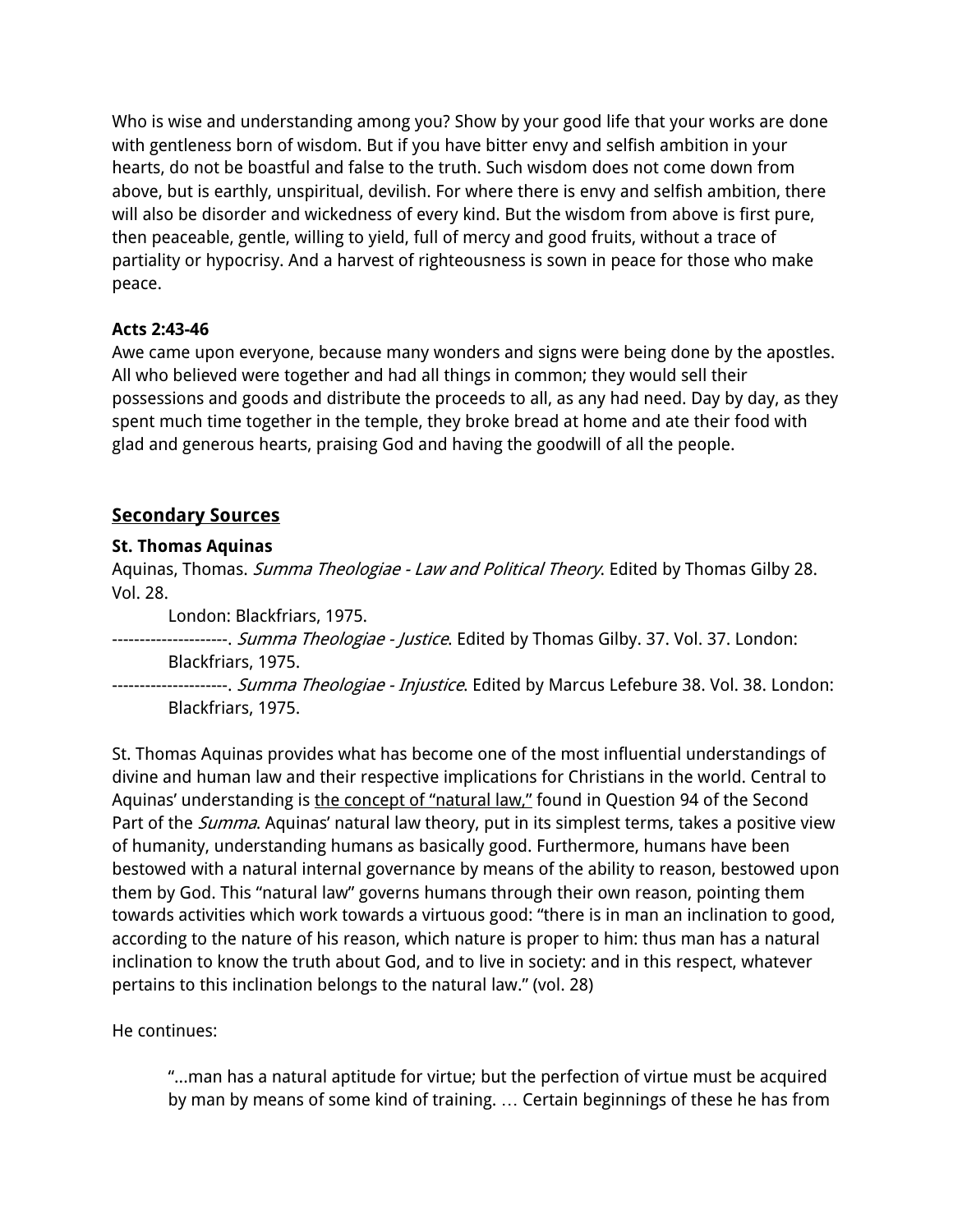nature, viz. his reason and his hands; but he has not the full complement, as other animals have, to whom nature has given sufficiency of clothing and food. … Consequently a man needs to receive this training from another, whereby to arrive at the perfection of virtue. … Now this kind of training, which compels through fear of punishment, is the discipline of laws. Therefore in order that man might have peace and virtue, it was necessary for laws to be framed" (vol. 28)

"As Augustine says (De Lib. Arb. i, 5) "that which is not just seems to be no law at all": wherefore the force of a law depends on the extent of its justice. Now in human affairs a thing is said to be just, from being right, according to the rule of reason. But the first rule of reason is the law of nature, as is clear from what has been stated above (I-II:91:2 ad 2). Consequently every human law has just so much of the nature of law, as it is derived from the law of nature. But if in any point it deflects from the law of nature, it is no longer a law but a perversion of law." (vol. 28)

You may also consider looking at volumes 37 and 38 of the *Summa* which focus on Justice and Injustice.

#### **St. Augustine**

Augustine. The City of God. Books I-VII. Edited by Etienne Gilson, Vol. 8. The Fathers of the Church: A

New Translation. Washington D.C.: Catholic University of America Press, 2008.

St. Augustine of Hippo's *City of God* was written in response to the sacking of Rome. Augustine examines two cities, the City of God, and the City of Man. He creates a vivid cosmological tableau describing the origins and divine construction of these cities; most relevant for our purposes is the relationship between the two cities. The City of God is a divine city, a city where people "live by the spirit", seeking to live faithful, virtuous lives in the eyes of God. The City of Man, by contrast, is a city in which each person lives "by the flesh", living for themselves and their own whims. For Augustine, individuals, or ruling states, can be representative of these cities in the world. It relies on how we carry ourselves, again whether we live by the spirit or the flesh:

"On this earth, therefore, rule by good men is a blessing bestowed not so much on themselves as upon mankind. But the rule of wicked men brings greater harm to themselves since they ruin their own souls by the greater ease with which they can do wrong. As for their subjects … whatever injury wicked masters inflicted upon good men is to be regarded, not as a penalty for wrongdoing, but as a test for their virtues". (Augustine 2008, 194).

"In the absence of justice, what is sovereignty by organized brigandage?" (Augustine 2008, 195)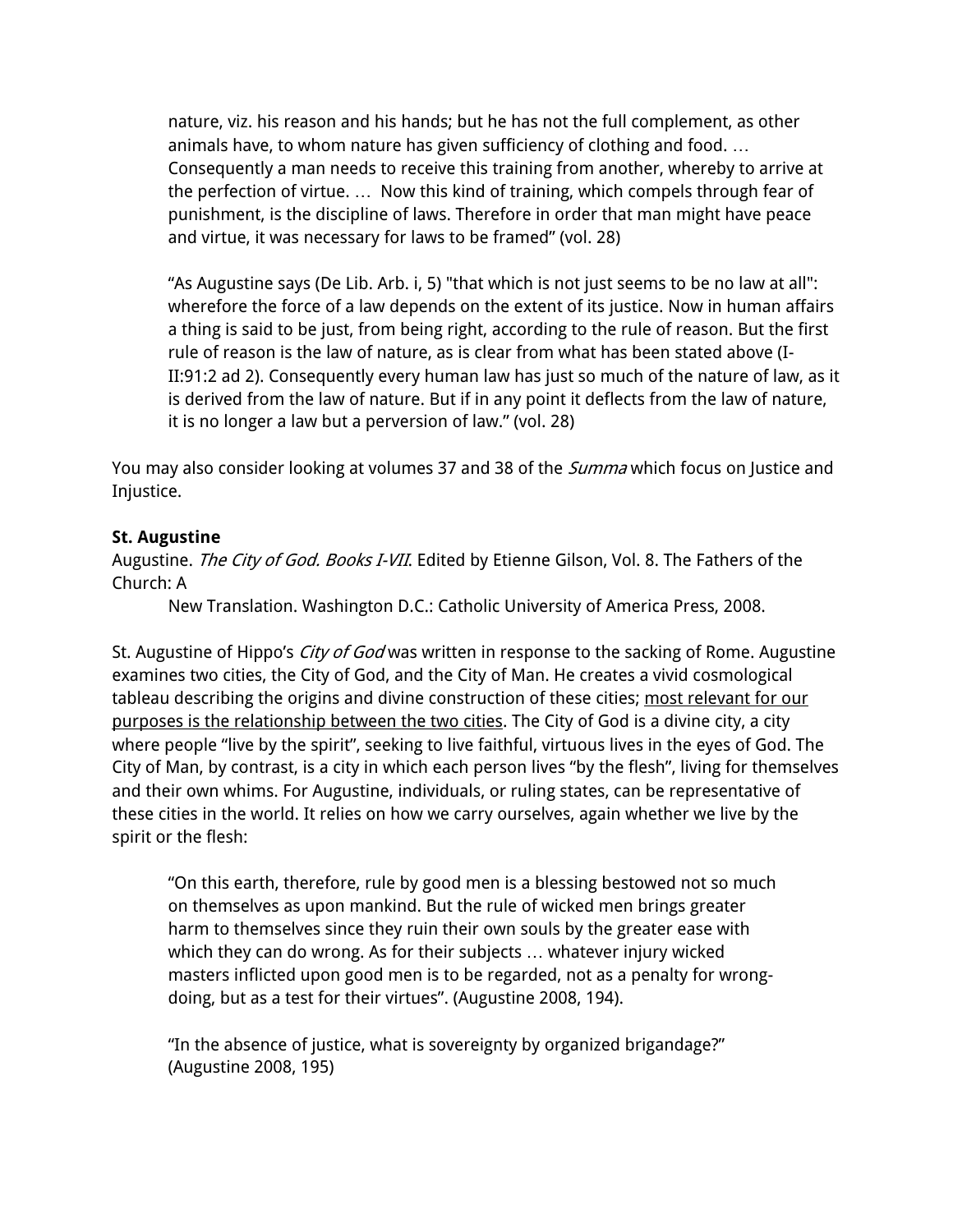Augustine argues that authority depends on just conduct. Just action begets legitimate authority, and unjust action surrenders the legitimacy of authority. Just action is representative of the City of God, while unjust action is representative of the City of Man.

## **Martin Luther & John Calvin**

Luther, Martin, and John Calvin. *Luther and Calvin on Secular Authority*. Edited by Harro Hopfl. Cambridge: Cambridge University Press, 1993.

# **Luther**

Luther's essay *On Secular Authority* draws heavily on Augustine's two cities framework. Luther considers the question of whether or not Christians owe obedience to secular governments. Luther begins by separating humankind into two kingdoms, the kingdom of God and the kingdom of the world. Now, Luther says that those who reside in the kingdom of God, that being true Christians, have no need of secular authority. However, those who reside in the kingdom of man, being those who are unjust, require secular authority to restrict them from their own worst inclinations and vices. Luther, however, makes sure to point out that true Christians are few and far between, if any humans could be said to be one at all. Thus, Luther works towards an understanding that until we are able to become fully justified through faith, we are called to follow the laws of the state.

Luther goes on to examine how far secular authority extends into our lives. He warns against both a state which is allowed too much freedom to assert itself on its people, as well as a state whose scope is too narrow and leaves injustice unpunished:

"When (secular government) is given too much freedom of action, the harm that results is unbearable and horrifying, but to have it confined within too narrow a compass is also harmful. In the one case there is too much punishment, in the other too little. But it is more tolerable to err on the side of the latter: it is always better that a villain should live than that a just man should be killed" (Luther & Calvin 1993, 22-23).

Luther asserts that the role of the state is limited to governance of bodily action, but cannot claim authority over the mind or soul of its people. Luther's conclusion in this work lands close to Augustine's. If a prince (or ruling body) acts justly in the ways Luther describes more fully in this text, they are owed the obedience of their subjects. However, if a ruling body acts wrongly, Luther says: "Are his people obliged to obey him even then? No, because no one has a duty to act unjustly; we must obey God (who will have justice prevail), rather than men" (40).

# **Calvin**

John Calvin, in his essay *On Civil Government* also incorporates a two cities or two kingdoms approach. Calvin understands the "spiritual and internal kingdom of Christ" (49) to be just that: a spiritual kingdom which is distinct from the physical reality of the world. As for the secular state: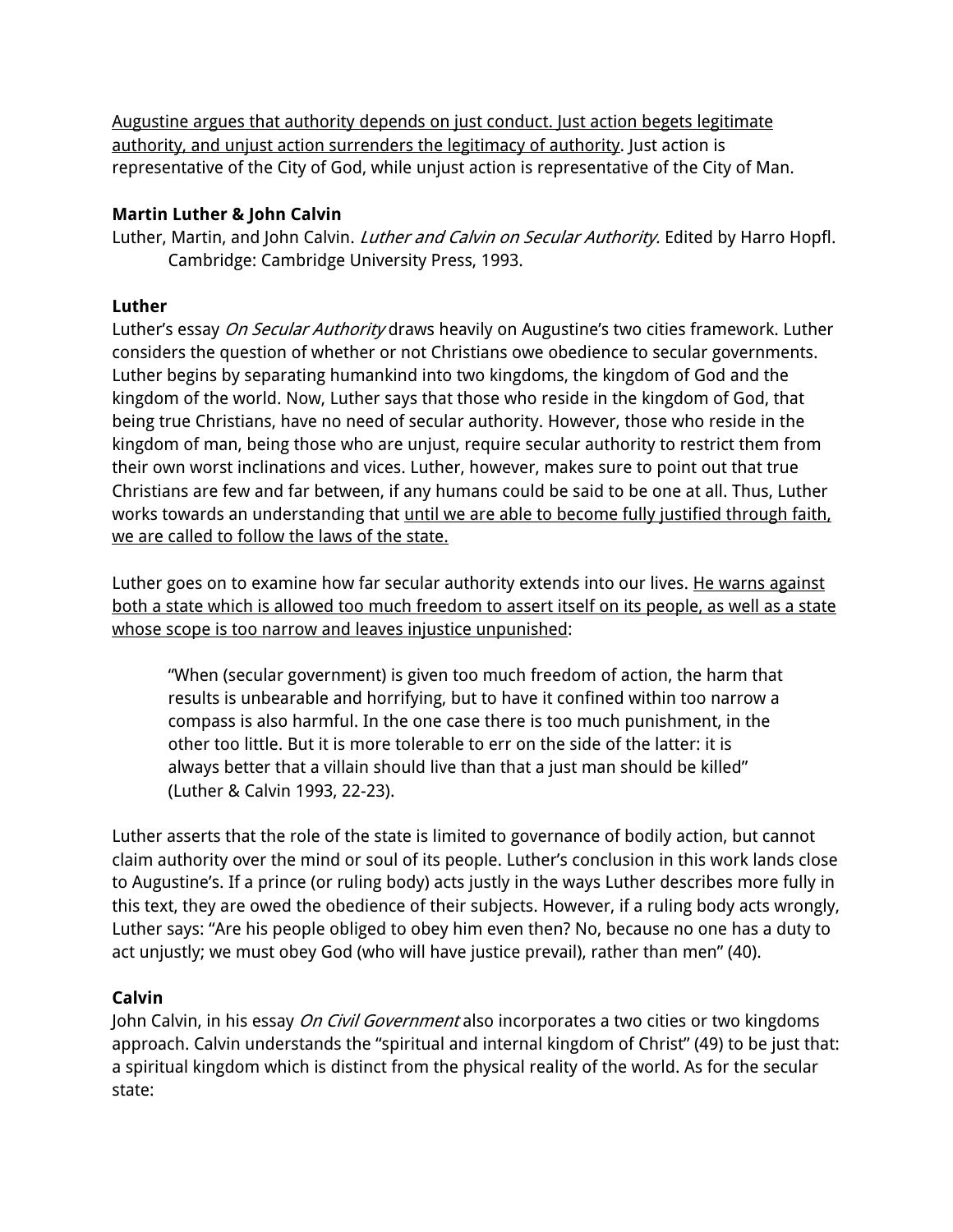"The end of secular government, however, while we remain in this world, is to foster and protect the external worship of God, defend pure doctrine and the good condition of the Church, accommodate the way we live to human society, mould our conduct to civil justice, reconcile us to one another, and uphold and defend the common peace and tranquility" (Luther & Calvin 1993, 49).

Calvin breaks his work into three sections:

- 1. magistrates,
- 2. laws, and
- 3. the people

On magistrates, Calvin points to Scripture to argue that magistrates (or earthly rulers more broadly) are divinely instituted. He argues that these positions of leadership and power are to be followed with obedience, as God has placed them in these positions in order to enact justice and act as careful stewards of the people.

In regards to laws, they must be judged against, first, the "law of love" (67), which Calvin holds as transcendent to any other law; and second, if the law promotes equity which provides justice to all people, not just a select few.

As for how the people are to regard the authority of their ruler, Calvin differs from Luther. Calvin concludes that the people are duty bound to obey both just and unjust rulers. This is because irrespective of their requisite moral standing, they remain divinely instituted:

"Those who govern for the public good are true examples and signs of (God's) goodness; those who govern unjustly and intemperately have been raised up by (God) to punish the iniquity of the people. Both are equally furnished with that sacred majesty, with which (God) has endowed legitimate authority" (Luther & Calvin 1993, 76-77).

Calvin offers one significant exception to this call to obedience of the state, which is that true obedience is reserved for God, and a Christian cannot act in a way which places obedience to their earthly ruler over their obedience to God.

Calvin departs significantly from the conclusions made by Augustine and Luther, however it is clear that this two kingdoms theology is foundational to the way many Christian thinkers viewed and continued to view the relationship between Christianity and state authority.

## **Dietrich Bonhoeffer**

Bonhoeffer, Dietrich. A Testament to Freedom: The Essential Writings of Dietrich Bonhoeffer. Edited by

Geffrey B. Kelly and F. Burton Nelson. San Francisco: HarperSanFrancisco, 1995.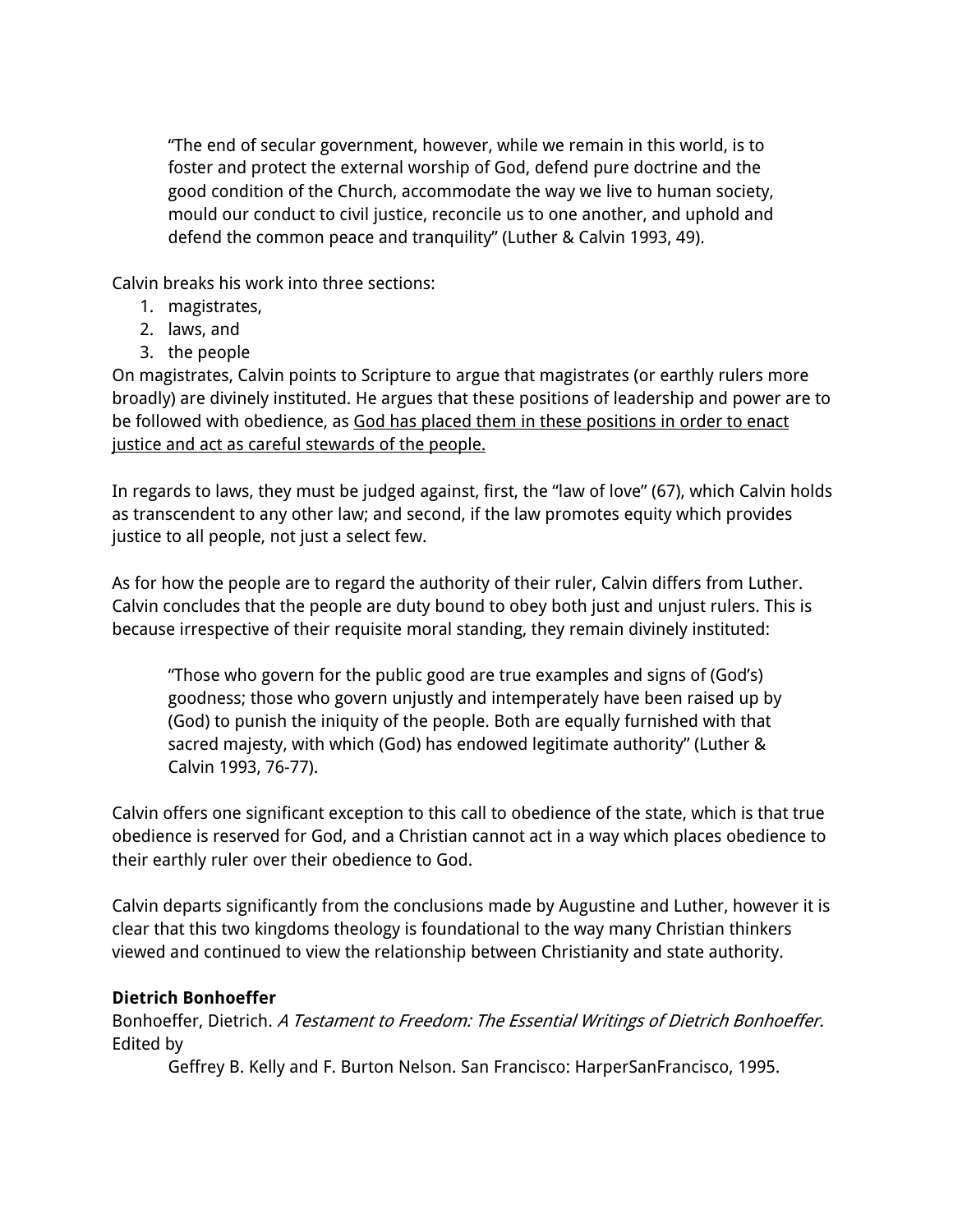What makes Bonhoeffer's work on the issue of state justice and authority compelling is how his views developed throughout his life, as well as his collaboration in the failed plot to assassinate Adolf Hitler. Bonhoeffer's early views on how Christians are called to live in justice are perhaps best laid out in his 1937 work The Cost of Discipleship, where Bonhoeffer states clearly that the central call for Christians is a real, tangible call to follow Christ through active participation in the world. To be Christian is to surrender oneself to Christ and love of the neighbor completely, with "single-minded obedience" to this call.

Bonhoeffer then speaks much more decisively than Luther, whose work he examines in The Cost of Discipleship, on how the laws of the world relate to the call to follow Christ:

"The elimination of single-minded obedience on principle is but another instance of the perversion of the costly grace of the call of Jesus onto the cheap grace of selfjustification. By this means a false law is set up which deafens people to the concrete call of Christ. This false law is the law of the world, of which the law of grace is at once the complement and the antithesis" (311).

This idea is developed further in Bonhoeffer's posthumously published *Ethics*, where he again seeks to examine the role of human law in the lives of Christians, first exploring the limitations of law in the face of extreme human necessities and then clarifying his understanding of the relationship between divine and human law:

"In the course of historical life there comes a point where the exact observance of the formal law of a state … suddenly find itself in violent conflict with the ineluctable necessities of the lives of humans; at this point responsible and pertinent action leaves behind it the domain of principle and convention, the domain of the normal and regular, and is confronted by the extraordinary situation of ultimate necessities, a situation which no law can control" (370)

"Because the commandment of God is the commandment which is revealed in Jesus Christ, no single authority, among those which are authorized to proclaim the commandment, can claim to be absolute. The authorization to speak is conferred from above on the church, the family, labor, and government, only so long as they do not encroach upon each other's domains and only so long as they give effect to God's commandment in conjunction and collaboration with one another and each in it's own way. No single one of these authorities can exclusively identify itself with the commandment of God" (371).

Bonhoeffer's commitment to nonviolence, finally, is curious. In The Cost of Discipleship, Bonhoeffer speaks against violent forms of resistance against suffering, going so far as to say: "The only way to overcome evil is to let it run itself to a standstill because it does not find the resistance it is looking for. Resistance merely creates further evil and adds fuel to the flames" (317). And yet, Bonhoeffer's own life offers an interesting tension in this regard. His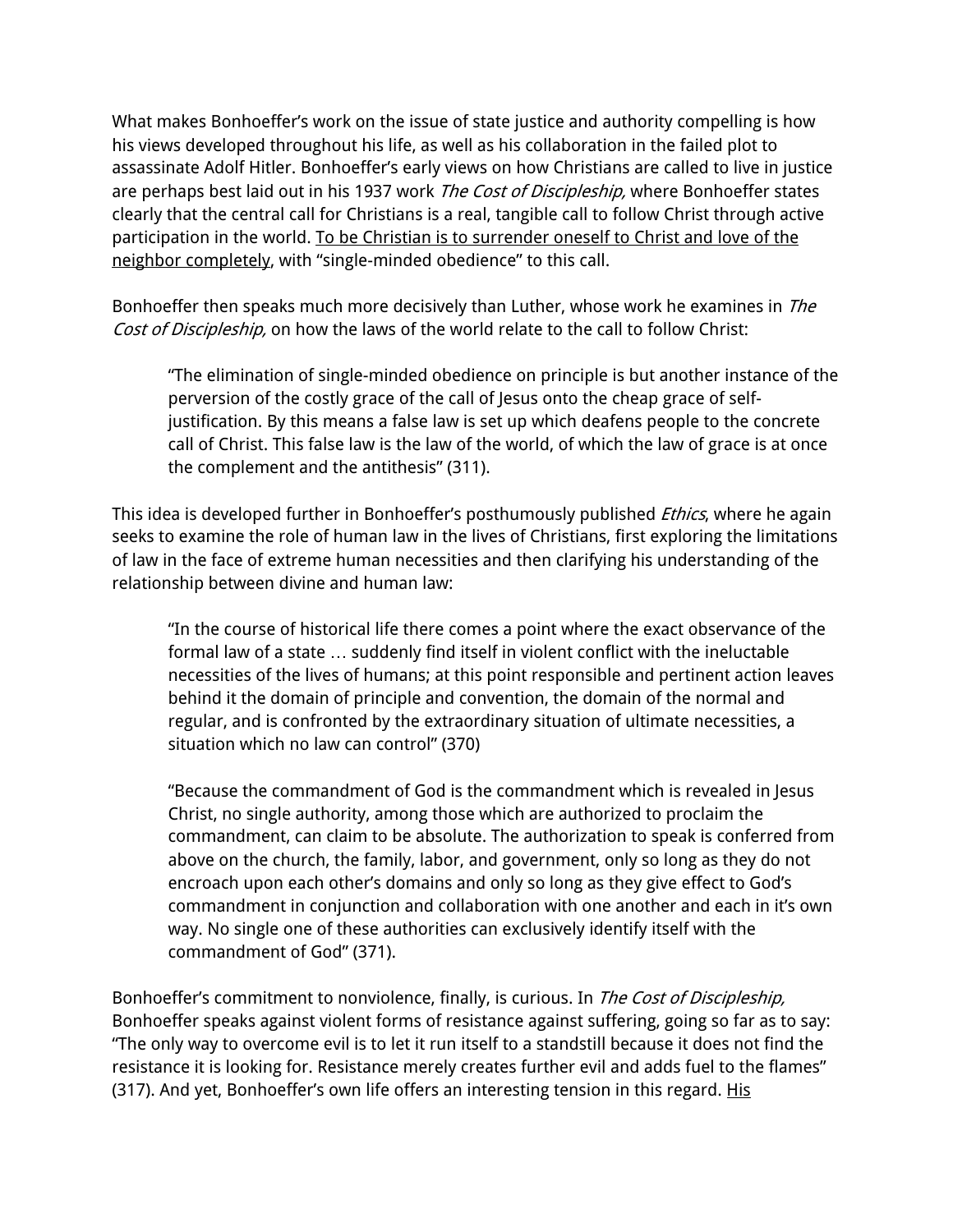commitment to nonviolence as a principle is juxtaposed with his role as one of the primary conspirators in an assassination plot to kill Adolf Hitler, which led to his imprisonment and execution. Bonhoeffer's letters during his imprisonment make clear the complexity of his feelings on his previous work and how he now understands the Christian call:

"I thought I could acquire faith by trying to live a holy life, or something like it. I suppose I wrote *The Cost of Discipleship* as the end of that path. Today I can see the dangers of that book, though I still stand by it. I discovered later, and I'm still discovering right up to this moment, that it is only by living completely in this world that one learns to have faith … By this-worldliness I mean living unreservedly in life's duties, problems, successes and failures, experiences and perplexities. In so doing we throw ourselves completely into the arms of God, taking seriously, not our own sufferings, but those of God in the world - watching with Christ in Gethsemane" (510).

#### **James Cone**

Cone, James H. The Cross and the Lynching Tree. Maryknoll, NY: Orbis Books, 2011.

In *The Cross And The Lynching Tree*, James Cone offers a strong critique of how white theologians have widely ignored racial violence throughout the history of the United States as an issue worth addressing theologically.

Specifically, Cone examines the horrors inflicted upon the black community in the United States through lynching, the extrajudicial killing and torture as an act of terrorism designed to assert white supremacy, and control through violence. Cone holds these horrors alongside "the terrible beauty of the cross", a similarly horrific killing through which Christ shows solidarity to the suffering of the oppressed. Furthermore, on the cross Christ shows victory even in the face of horrific suffering, the ability to resist and defeat the evil of his crucifixion and death.

Cone's critique of white theologians centers on the fact that black voices have long been able to see Christ's suffering in the suffering inflicted by racial violence and white supremacy, but white voices have largely remained willfully ignorant, choosing to stay silent on issues of racial violence. Cone warns against the "safe" theology practiced by white theologians (e.g. theology proclaimed from the safety of a seminary office), and emphasizes the danger inherent to the Christian call in such a "safe" theology.

Instead, Cone understands the Christian life as a call to act against the suffering and oppression of the neighbor, to put oneself in harm's way in the fight for justice. He quotes Bonhoeffer in saying "When Christ calls a man, he bids him come and die:"

"Both lynching and Christianity were so much a part of the daily reality of American society that no black artist could avoid wrestling with their meanings and their symbolic relationship to each other. Christians, both white and black,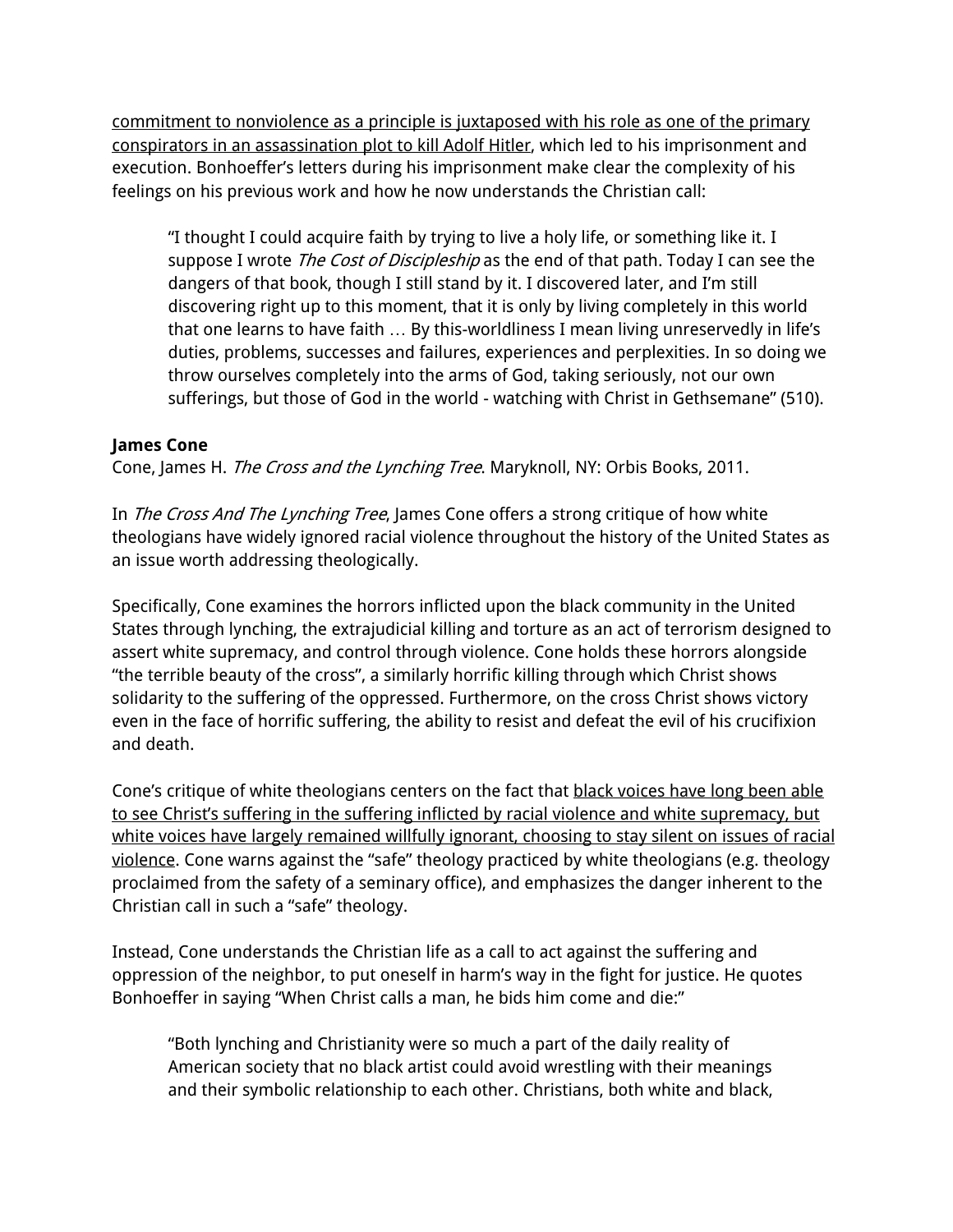followed a crucified savior. What could pose a more blatant contradiction to such a religion than lynching? And yet white Christians were silent in the face of this contradiction. Black poets were not silent. They spoke loud and clear." (96).

Cone goes on to lift up a plethora of black voices who each in turn offer insight into the relationship which Cone highlights between the suffering of Christ on the cross and the suffering of racial violence. Through these voices Cone builds a body of work which shows the unique theological perspective black voices are able to elucidate through the experience of living the tension between the salvific promise of the cross and the horror and violence of the lynching tree.

#### **Kelly Brown Douglas**

Douglas, Kelly Brown. Stand Your Ground: Black Bodies and the Justice of God. Maryknoll, NY: Orbis Books, 2015.

In Stand Your Ground: Black Bodies and the Justice of God, Kelly Brown Douglas gives a rich analysis of the historical and theological roots of white supremacy which influence our understanding of justice today. Douglas describes the ways American exceptionalism has, since the founding of our country, been inherently tied to "Anglo-Saxon exceptionalism," which deifies both whiteness and the nation itself as a "chosen" nation. Douglas also examines the construction of the "guilty black body", which she describes in detail.

Douglas speaks to the theological roots of this issue, which she identifies as St. Thomas Aquinas' natural law theory. Her argument is that Aquinas' theory—which says that humans are bestowed the ability to govern for the common good through God's gift of human reason—when combined with Anglo-Saxon exceptionalism, allows white Americans the ability to reason their way into theologically justifying the commodification of black bodies into "chattel." Once black bodies were no longer something to be owned, then, they became something to fear:

"Free black bodies have to be guilty of something. In fact, according to the web of discourse and knowledge spun by America's grand narrative of Anglo-Saxon exceptionalism, they are. They are guilty of trespassing into the white space. They are guilty of betraying their divine creation. Free black bodies transgress both natural law and eternal law. Unless controlled, as the discourse of Anglo-Saxon exceptionalism has asserted, free black bodies are bound to revert to their more "savage" nature and commit a crime." (53)

Douglas then turns to consider where theology can help us think about justice in the face of white supremacy and the horrors of racial violence. First, she describes the power of "black faith." This faith was a key means of resisting the atrocities of slavery, and remains vital in resisting racial violence. Faith allows belief in the God of the Bible, a God who led the Israelites out of slavery, and hopes for the freedom of all people from suffering. Faith allows those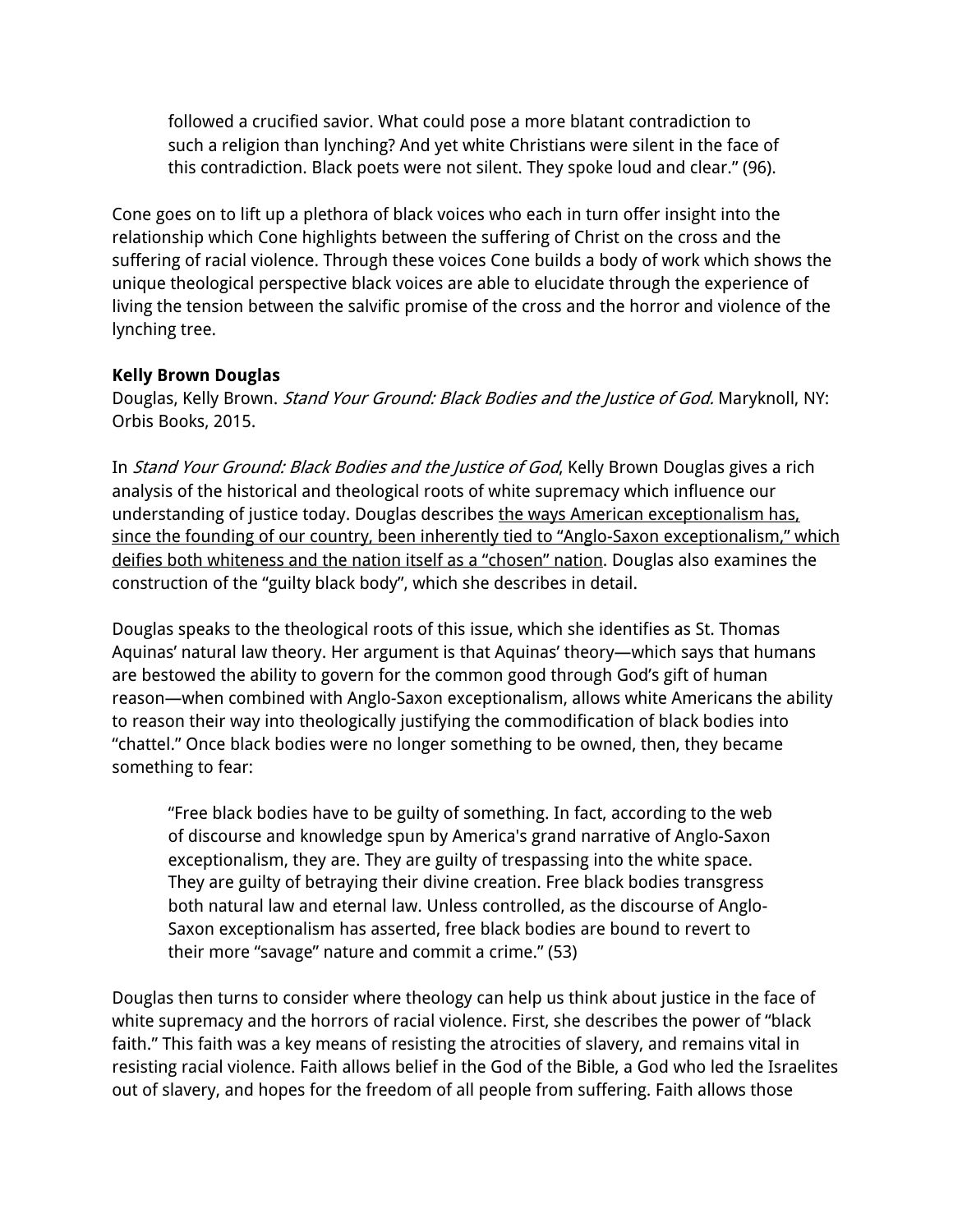facing racial violence and oppression to create a "counter narrative" to challenge and dispute the theological claims of Anglo-Saxon exceptionalism.

Douglas lifts up Trayvon Martin's killing—the driving force behind the writing of this book and dwells deeply in the comparison between Martin's death, and the death of Jesus on the cross. Douglas uses this comparison to emphasize Jesus' solidarity with the "crucified class", not only in his crucifixion, but in life as well. Jesus' life was lived in, amongst, and for, those who were pushed to the margins. What's more, through the cross Jesus knows their suffering as well: "Just as black people identify with the cross of Jesus, the cross of Jesus means he identifies with them." (105).

# **Martin Luther King, Jr.**

King, Jr., Martin Luther. "Letter from Birmingham Jail." Birmingham, Alabama, August 1963. Accessed

November 10, 2021. https://www.csuchico.edu/iege/\_assets/documents/susi-letterfrom-birmingham-jail.pdf

Martin Luther King Ir.'s *Letter from Birmingham Jail* is one of the most influential and oftquoted works on civil rights and racial justice in the United States. Here King responds directly to white church leaders who criticized the timing and nature of his civil rights work in Birmingham.

To the critique of his work in Birmingham being "untimely," King calls for urgency of action for racial equality, emphasizing that they had already postponed the protests to accommodate for multiple other concerns:

"We know through painful experience that freedom is never voluntarily given by the oppressor; it must be demanded by the oppressed. Frankly, I have never yet engaged in a direct-action movement that was "well timed" according to the timetable of those who have not suffered unduly from the disease of segregation. For years now I have heard the word "wait." It rings in the ear of every Negro with a piercing familiarity. This "wait" has almost always meant "never."" (2)

On the critique of the willingness of protestors to break laws, King quotes St. Augustine in saying, "An unjust law is not law at all" (3). To differentiate between just and unjust laws, King relies on St. Thomas Aquinas, who says that just laws are rooted in the eternal and natural law of God, while unjust laws are purely human constructs and carry no relation to divine or natural law: "Any law that

uplifts human personality is just. Any law that degrades human personality is unjust" (3). Segregation, he says, is clearly one of these laws which degrade human personality.